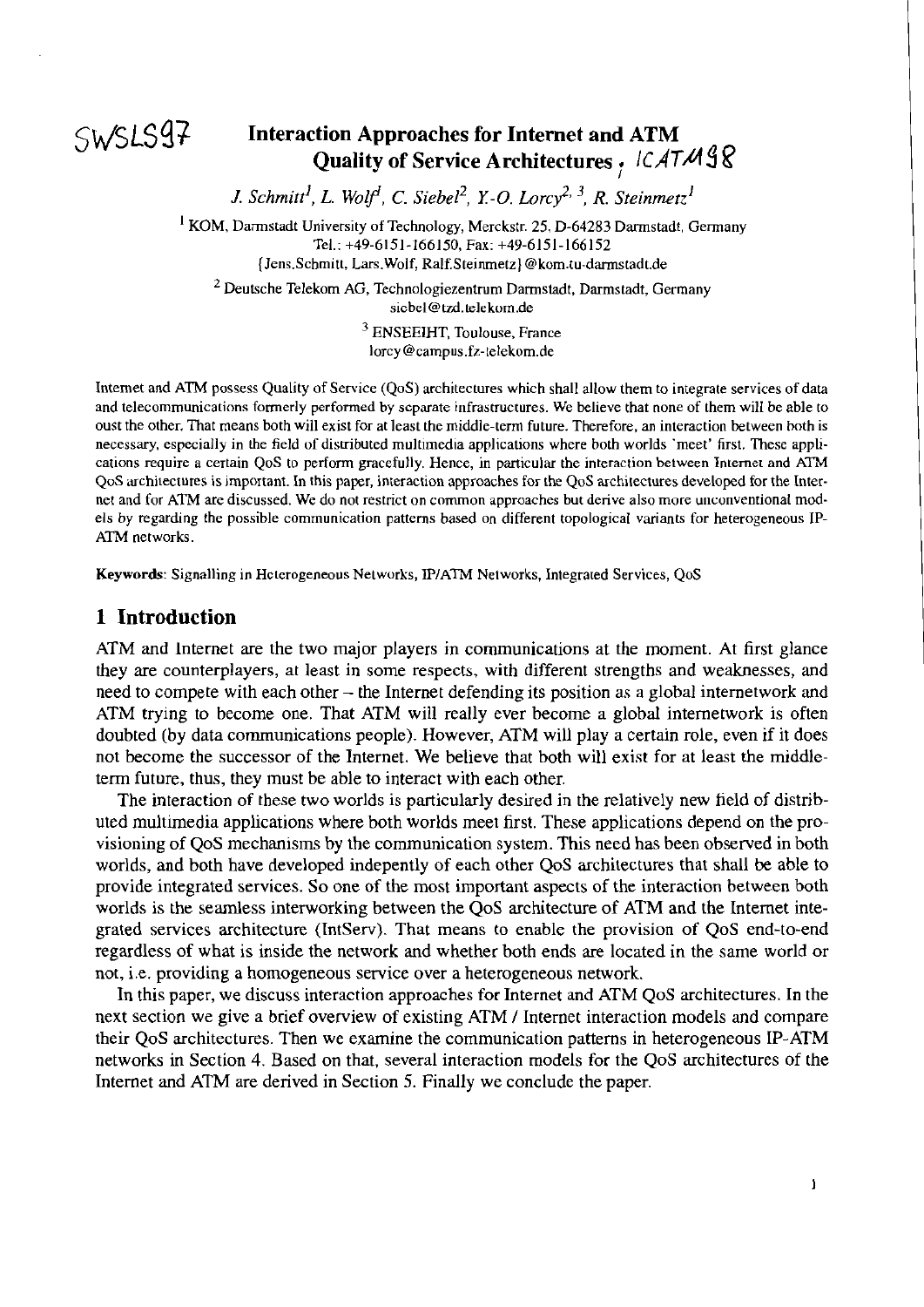#### **2 Existing Interaction Approaches**

Over the last few years, several approaches have been developed for the interworking of ATM and legacy networks *without* QoS support, e.g., IETF's Classical IP over ATM [11] with its extensions for multicasting, MARS (Multicast Address Resolution Server) *[6],* and short-cuts, NHRP (Next Hop Resolution Protocol) [12], and ATM Forum's LAN Emulation (LANE)[3] and Multi-Protocol over ATM (MPOA)[4]. IP switching **[13]** can **be** seen as a more revolutionary approach, which tries to identify data flows and build up VCs (Virtual Circuits) for them if they seem to be long-lived. The signalling protocols that build up the VCs are especially tuned for this kind of purpose and are no longer the original ATM signalling protocols. So IP Switching might bc viewed not as an interaction approach with ATM, but as a competing approach to ATM since essentially only the switching hardware of ATM is being used.

All these approaches do not support data flows requiring a predictable QoS since they were designed for asynchronous data communication only. Further approaches try to integrate IntServ and ATM's QoS architecture by extending these existing approaches for asynchronous data communication. In this paper we reconsider whether this is sufficient.

A different approach has been taken by AREQUIPA [I] where ATM endsystems try to detect whether ATM connectivity is existing up to the communication peer and in that case, an ATM connection is set up for further cornmunication. This approach is only viable if end-to-end ATM connectivity exists.

## **3 Comparison of ATM's and IntServ's QoS Architectures**

The QoS architectures of ATM and the Internet have very different capabilities and characteristics with regard to the signalling and the QoS models. These discrepancies must be overcome for the interworking between ATM's QoS architecture and the Internet's IntServ QoS architecture. The most salient differences between the QoS models are:

- packet-based vs. cell-based traffic parameters and performance specifications,
- the handling of excess traffic: tagging or dropping vs. degradation to best-effort,
- different service classcs and corresponding traffic and service parameters.

While the traffic characterization of both QoS models is quite similar, the service definitions differ substantially such that a simple one-to-one mapping is too 'semantic-lossy'. Thus we think a mapping might have a dynamic or even adaptive n:m character, i.e. the mapping is not fixed, it might adapt itself and one service class of IntServ might, depending on the actual values of the specified parameters, be mapped on different service classes in ATM and vice versa. The QoS parameters must be mapped as well. While the two parameter sets certainly have an intersection, they are neither a subset nor a superset of each other, thus making an easy mapping impossible.

Another problem is the treatment of non-conforming traffic, which in IntServ becomes besteffort traffic while it is at best being tagged with the CLP bit in ATM and therefore is treated worse than ATM's best-effort traffic **(UBR** or ABR). This means that traffic that is non-conforming in front of the ATM cloud would be treated better than traffic which does not conform inside the  $ATM$  cloud  $-$  an obvious mismatch.

There are many differences between IntServ's signalling protocol RSVP [9] and ITU-T's Q.2931 which can be viewed as the basis for all ATM signalling protocols. Prominent examples for the differences are the ability to provide heterogeneous QoS for multiple receivers, dynamic vs. static QoS, receiver vs. sender-orientated reservations, soft- vs. hard-state, reservations independent of vs. integrated with flow setup, n:m vs. 1:n multicast model, and the transmission of control messages as best-effort vs. separate signalling traffic.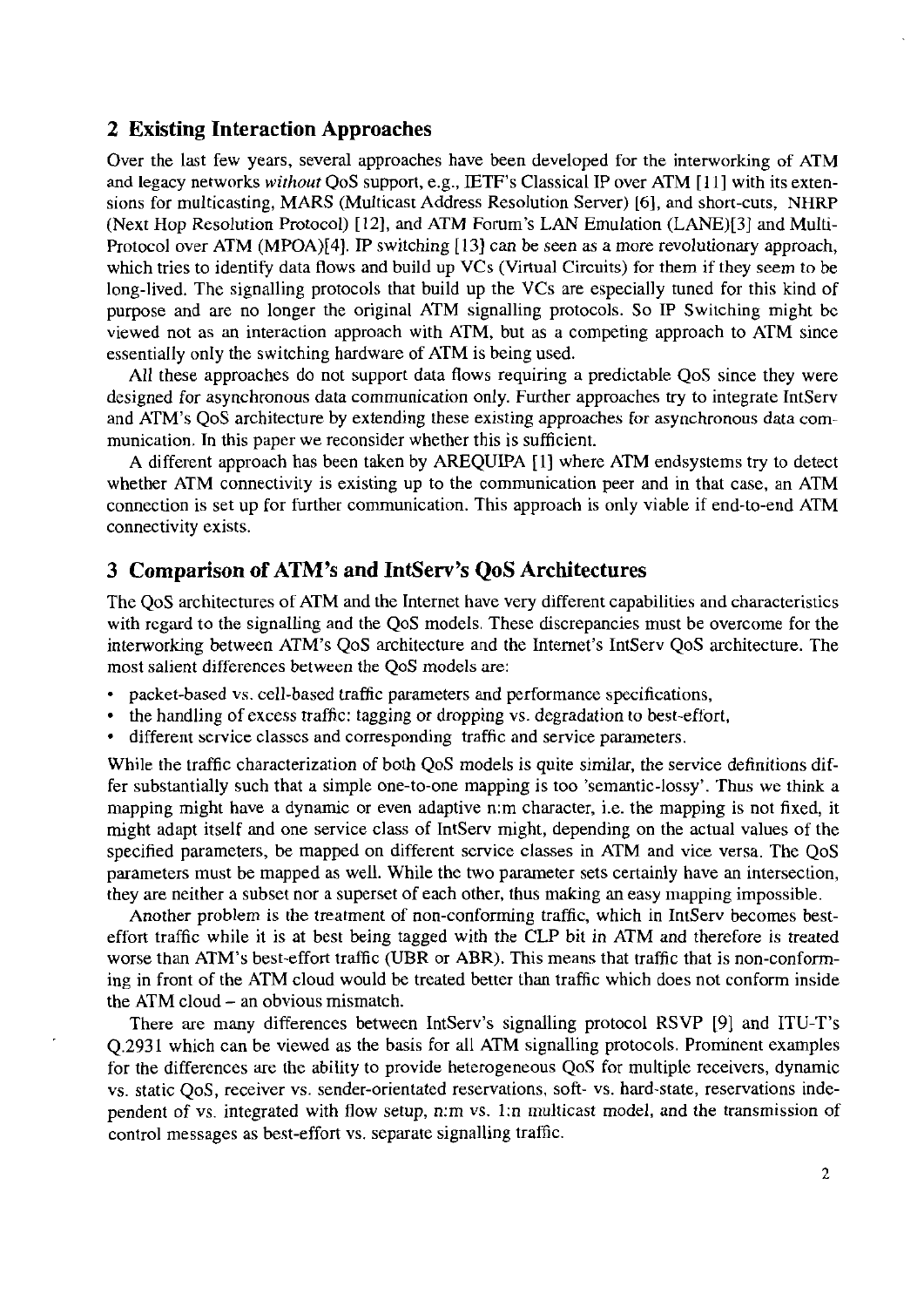Many of the differences in signalling can be traced back to the roots of the two signalling mechanisms: RSVP is based on the observations made during the experimental Mbonc multicasts of the IETF meetings and therefore rnulticast is seen **as** very closely related to QoS in the IETF **[8].** 4.2931 on the othcr hand is based on the traditonal PSTN signalling and its successor N-ISDN with its signalling protocol Q.931.

Among the capabilities of RSVP which are not (yet?) supported by ATM are the most important: dynamic and heterogeneous QoS, and sharing and aggregation mechanisms for scalability within a session. These are characteristics which are especially useful in the multicast case. Capabilities of ATM which are not being (well) supported hy IntServ: the accurateness of QoS over ihe whole lifetime of a connection, the bidirectionality of unicast connections, and the scalability with regard to the number of sessions.



Figure 1: Possible Interactions between Internet and ATM.

## **4 Enumeration of Interaction Patterns**

Based on topological observations we can derive three potentiaily possible interaction approaches (see Figure 1):

- 1. Communication between IP end-systems with an ATM subnet on the transmission path, e.g. IP-E1 wants to send data to IP-E2 (IP-E1 $\rightarrow$ ED1 $\rightarrow$ ATM-N1 $\rightarrow$ ED2 $\rightarrow$ IP-N2 $\rightarrow$ IP-E2), symbolised by communication pattem 1 (CPI) in Figure I. An example for this is an Internet videoconference, wbich would certainly be happy to utilize ATM's QoS abilities when transmitting over an ATM subnet.
- 2. Communication between an ATM end-systern and an IP end-system, e.g. IP-E1 would like to send data to ATM-E1 (IP-E1 $\rightarrow$ ED1 $\rightarrow$ ATM-N1 $\rightarrow$ ATM-E1), symbolized by CP2 in Figure 1. An example application for this communication pattern could again be a videoconference, which however this time consists of some participants with IP-connectivity and some with ATM-connectivity.
- 3. Communication between ATM end-systems with an IP subnet on the transmission path, e.g. if ATM-E1 wants to send data to ATM-E3 (ATM-E1 $\rightarrow$ ATM-N1 $\rightarrow$ ED2 $\rightarrow$ IP-N2 $\rightarrow$ ED3  $\rightarrow$ ATM- $N2 \rightarrow ATM-E3$ , symbolised by CP3 in Figure 1. An example application for this could be the connection of two ATM LANs via the Intemet for the purpose of building up a virtual private network. In order not to loose too much of the guarantees given by ATM, it would be favorable tobe able to utilize IntServRSVP flows for the linking of the two ATM LANs.

**Although** in RFC **1821** [7] similar topological observations are made, it considers only CP1 in more detail. In the same vcin are all IETF models for the interaction between IntServ and ATM's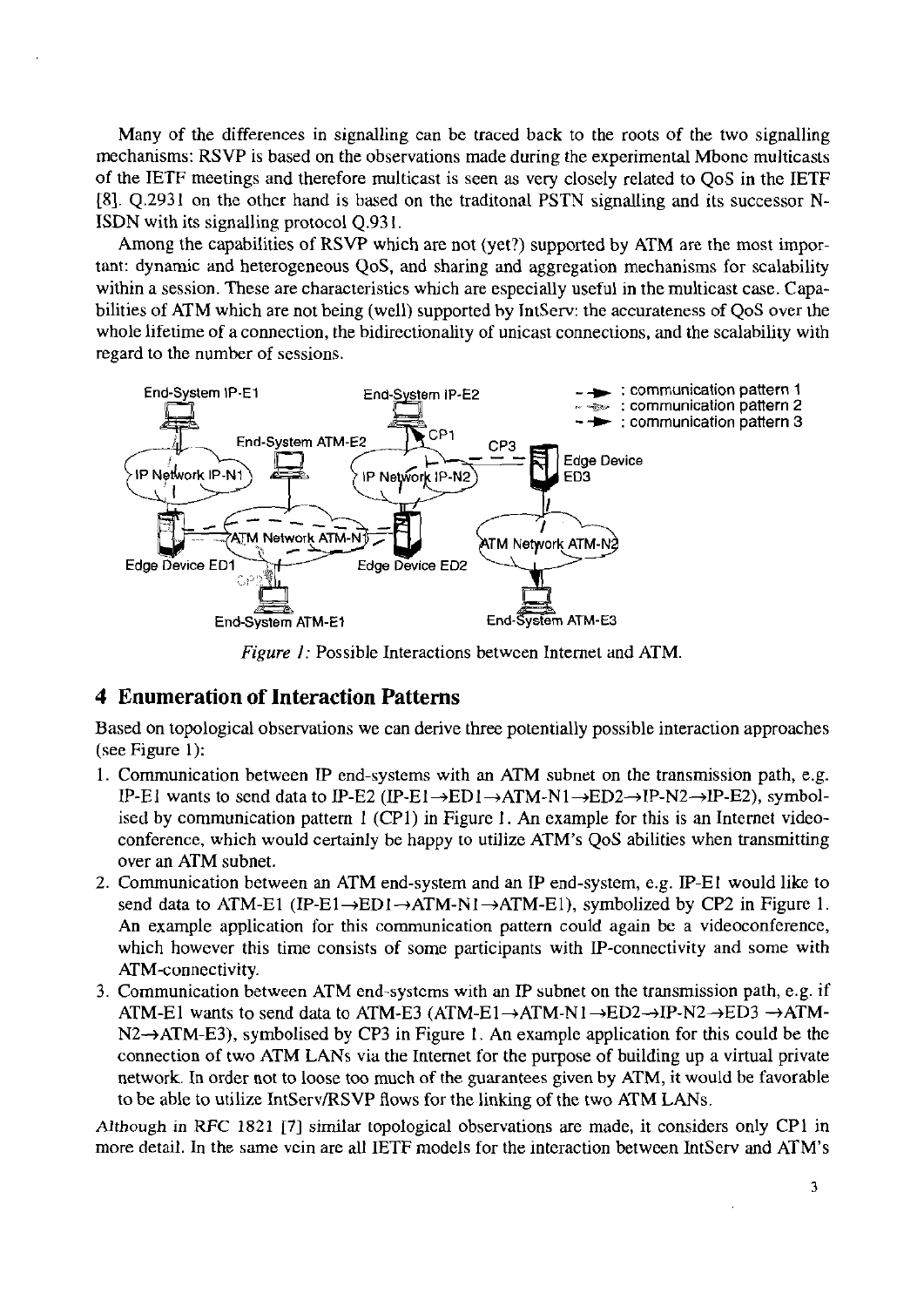QoS architecture bascd on the support of that pattem. We do not think that it is necessarily sufficient to constrain on one of the possible communication pattems. However which of the communication patterns are really worthwhile being investigated is in our opinion an open issue which depends on the topology of the future networking infrastructure. We perceive two possible topological scenarios with two variants each for a future IP/ATM network:

- 1. ATM in the core of the network surrounded by other network technologies to which users might be connected. This might not bc rcalistic in the Intemet, yet it is at least possible for corporate networks. With this scenario, we can restrict the view on patterns CPl and CP2. The two variants depend on whether ATM will be able to come to the desktop or not. If ATM will really play a significant role in the LAN environment or for residential users, then both pattcms. CPl and CP2, have to be taken into account. If ATM will only be a WAN solution then a possible interaction model only needs to care about CPl.
- 2. The alternative scenario is that ATM is just one of niany link layer technologies. In that case all communication patterns might have some importance, even CP3. Again the variants of this scenario depend on the question whether ATM will make it to the desktop or not. If ATM will not be solely a WAN solution then all three communication patterns will have tobe taken into consideration. Otherwise, i.e. if ATM will be one of many WAN technologies, mainly CP1 (and sometimes also CP3) will have tobe supported by the interaction model.

Whether ATM will play an important role on the desktop depends on various factors, e.g., costs, technical suitability, manageability, and the availability of nativc ATM applications. The latter depends on the fast introduction of a standardized ATM API (Application Programming Interface) and how it is accepted by application programmers which are used to TCP/IP applications and APIs, but have mostly no experience with native ATM-mode applications. Also, TCP+UDPbased applications have thc advantage of providing support for heterogeneity. Besides the slow deployment of an ATM API, another argument often raised against the vision of ATM on the desktop is that there is a large gap between the services demanded by applications and the services provided by ATM. Here a mapping of cell-level guarantees and services to something more meaningful for applications like packets or frames would be needed. There seems to be at least one layer of abstraction missing - may be a perfect gap for IntSew to fill out and continue IP's dominance on the desktop.

Another point, only seldom considered, is that the interaction approaches should also be made dependent on what the purpose of the intemetwork is: global intemetwork, private internetwork with centralized administration and control (of network engineering and protocol usage), or privatc internetwork with distributed management by independent organizations but on a scale that is still moderate. The global case will probably be dominated by Intemet technology due to its support of heterogeneity. The last two cases might be a niche for  $ATM -$  homogeneity may be achieved at least in the backbone, especially in the centralized case.

## **5 Interaction Models**

#### 5.1 Traditional Model (Straightforward Solution)

The traditional model serves situations corresponding to pattern CP1, however since it is straighforwardly implemented it does not make clever use of the features providcd by ATM. ATM SVCs (Switched Virtual Circuit) or PVCs (Permanenet Virtual Circuit) are used as fast bit pipes and the QoS provisioning is done solely by the IntServ architecture. This is essentially Classical IP over ATM 'abused' for IntServ, which is of Course principally possible and inexpensive in terms of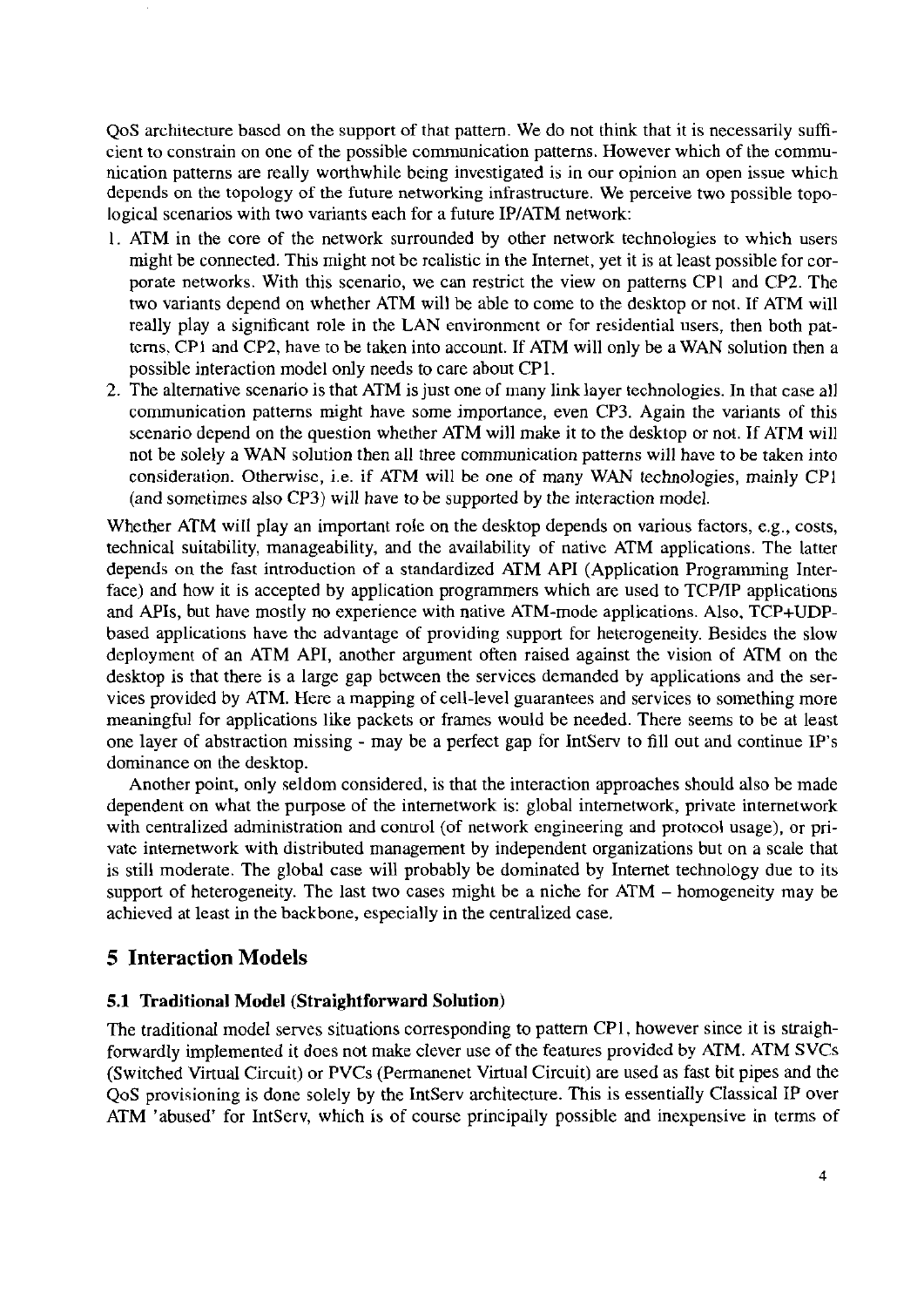invested effort, but ignores all the features provided by ATM and is very expensive in tems of usage of resources. lt operates on ATM as if it were a 'dumb' point-to-point network or a leased line and does not makes any use of the features provided by ATM like the VC model (which allows for a presorting of flows on the data link layer). bandwidth management, or traffic management (traffic control and scheduling in hardware). Instead it duplicates these functions in the IntServ architecture (in software, which is usually less efficient).

This represents the most hostile approach to ATM and neglects the capabilities of ATM signalling as far as possible and therefore neglects many of the good features of ATM, but on the other hand avoids its complexities as well.

There is much less implementation complexity in the traditional model compared to other approaches. Despite of its obvious deficiencies it must be seriously analyzed with regard to the performance loss and resource wastage it incurs in comparison to the more sophisticated models. In the traditional model, ATM is viewed as a black box while the other approaches show a tendency to more and more regard the internals of ATM.

#### **5.2 ATM Subordination Model**

The ATM subordination model is an extension of the traditional model but tries to make use of the ATM features as far as possible. ATM is still viewed as a subnet providing services for the IntServ architecture.

There are two different forms how the interaction can be designed. ATM could be aware of the interaction (and **be** adapted) *or* ATM remains unaltered and is passively used by IntSew with all its constraints. In the latter case, the IP over ATM signalling would have to be adapted, since the ATM QoS architecture would be regarded as fixed. For the former, there are radical approaches which want to do away with the ATM signalling and install a completely new signalling for ATM especially in support of overlaying an IP network over ATM. IP Switching approaches might bc regarded as examples of this approach if they are extended to use RSVP as an explicit mechanism to set up **VCs.** This approach is also callcd 'ATM under IP' [13], showing literally the active subordination of ATM to the Internet. However most approaches take the more pragmatic passive subordination of ATM which regards ATM signalling as fixed. Furthemore, the extensions to ATM signalling and the changes to the IntServ architecture may be regarded as steps towards each other.

The IETF favours the passive ATM subordination model [I01 since they view ATM **as** an important link layer technology, whose QoS capabilities should be utilized by an Integrated Services Internet. However, the IETF does not consider a more integrated solution of the QoS architectures **as** we will present one in the next subsection. The reason is that most people active in the IETF expect ATM to he solely a WAN solution, and may be *the* **WAN** solution presenting the backbone of a future Internet, however ATM will never make it to the desktop in their view. So a good solution could be to regard RSVPlIP and ATM as complementary techniques, where ATM is at the core, a place where its QoS routing feature is very dcsired, **and** RSVPIIP is at the edges of the network, where its ease of use is well desired. So they should not be considered as opponents but rather as partners, though still on a provider-user basis.

#### **5.3 Partnership/Competitor Model**

The partnership/competitor model serves situations where the pattern CP2 applies, i.e. communication between ATM- and IP-connected end-systcms on a peer-to-peer basis. Hence, it may also be called peer model or integrated model since it requires an integrated fashion of interworking between ATM and Intemet. However, this model will only become interesting if ATM is success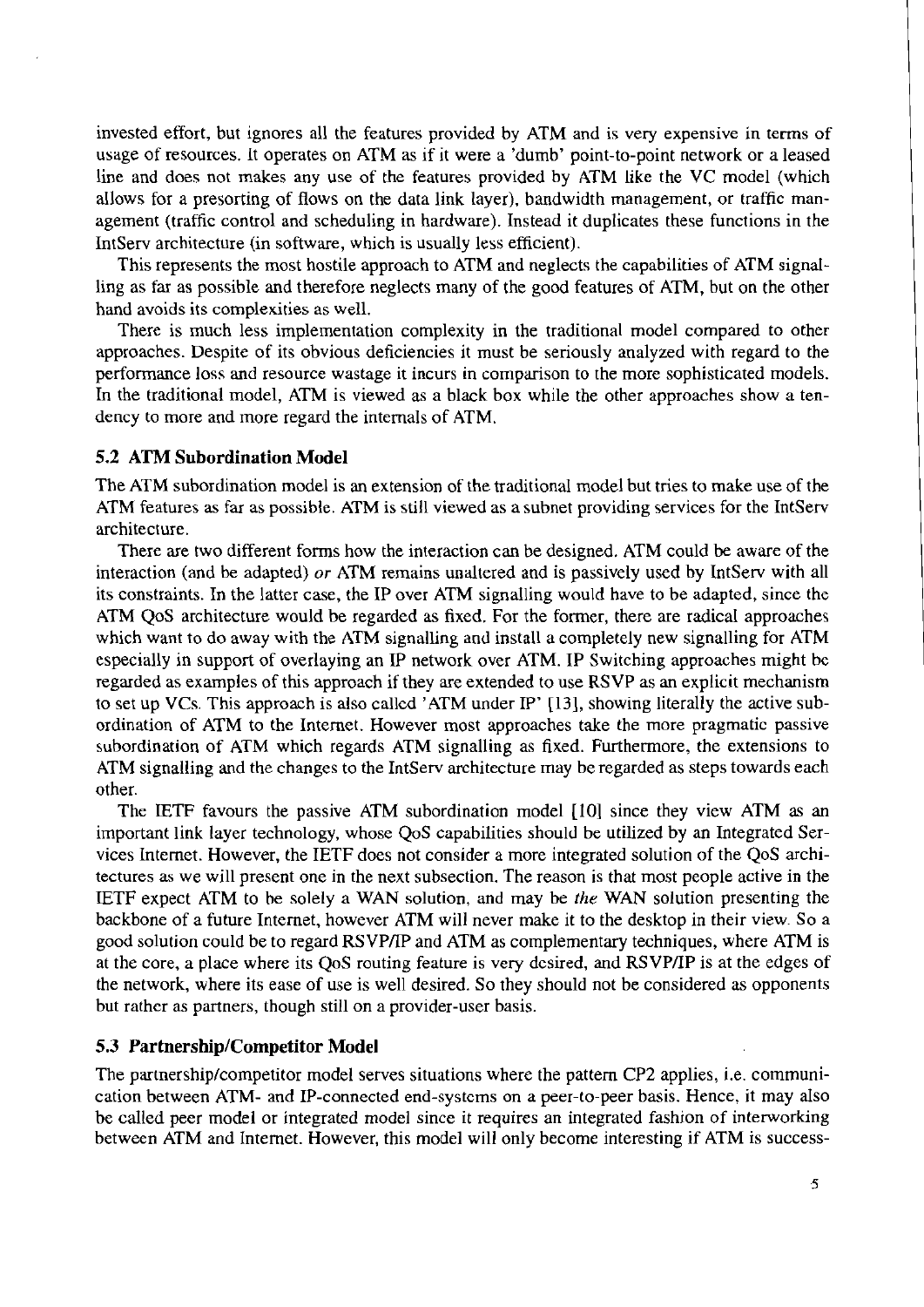ful on end-systems. If that happens the kind of interaction provided by the peer model is probably necessay to be supported, hence the peer model is important, as it accepts ATM as a full-blown protocol stack that is able to operate end-to-end, and not solely as a data link technology as in the ATM subordination models.

The peer model introduces the need of a much tighter integration between ATM and Intemet, the Intemet is no longer just using ATM but they really need to interwork. This possibly leads to the fact that the OoS of ATM can no longer just be ordered through ATM's OoS interface, but the traffic managment of both world's has 10 be integrated on a lower level. Since ATM's QoS architecture seems more powerful than the IntServ architecture the fundamental problem is the mapping of ATM's QoS on IntServ's QoS, e.g. how to simulate ATM's accurateness and QoS reliability on IntServ's rather crude and unreliable QoS provision.

There are a number of people (many of which are telecommunicaiions' people) who think that 'the time has come to view ATM not solely as a link layer': ATM is aboui to have a standardized API, it offers routing, addressing and session services. These are all elements which distinguish it from traditional link layer technologies and allow it to compete with IP **as** an end-to-end solution. However at the moment ATM on the desktop is practically non-existing and therefore, if ever, the peer model will play a role in middle-term future, when there are more ATM end-systems available as for example ATM-connected workstations, video-servers, set-top boxes, or tele/videophones.

An example on the application level for the peer model taken by the ATM Forum at the moment is the VTOA (Voice and Telephony over ATM) Phase **2** work **[5],** which tries to approach the interworking between ATM and Intemet voice transportation. However, an interworking at the system layer with 'asymetric' end-systems seems a more fundamental answer to the problem. which however depends on the number of applications the two worlds are really sharing (in a peer-to-peer and not in a provider/user relation).

#### **5.4 Internet Subordination**

The Internet subordination model serves situations where pattern CP3 is required. This is the case where an IP network acts as a transit network for communicating ATM-connected end-systems without direct connectivity. At first glance this might look absurd today, but it could have some relevance in case that there will be a scattered set of small islands of ATM networks. For example, organizations that have ATM **LANs** might connect them via Intemet and might be interested in preserving the ATM QoS as good as possible by using IntServ's QoS. Nevertheless the Intemet subordination model should have exceptional character since it is not really possible to keep the QoS guarantees given by the ATM network over the Internet section of the transmission path, thereby causing an unpredictable QoS provision.

The accuratencss of ATM's QoS can only be approximated by IntServ's QoS but never be guaranteed, since the mapping from ATM QoS service categories and traffic and QoS Parameters into IntServ terms seems very problematic. Howevcr this is a possible solution if QoS communication between unconnected ATM networks is needed and of Course siill better than delivering ATM traffic over the best-effort Internet.

From a technical point of view something similar has been developed by the Comell University and the Connectware Inc.: Cells in Frarnes, i.e. ATM cells in Ethernet frames, in order to emulate ATM end-to-end. However what would be needed is 'Cells in Packets', i.e. ATM cells in IP packets to be able to cross routers.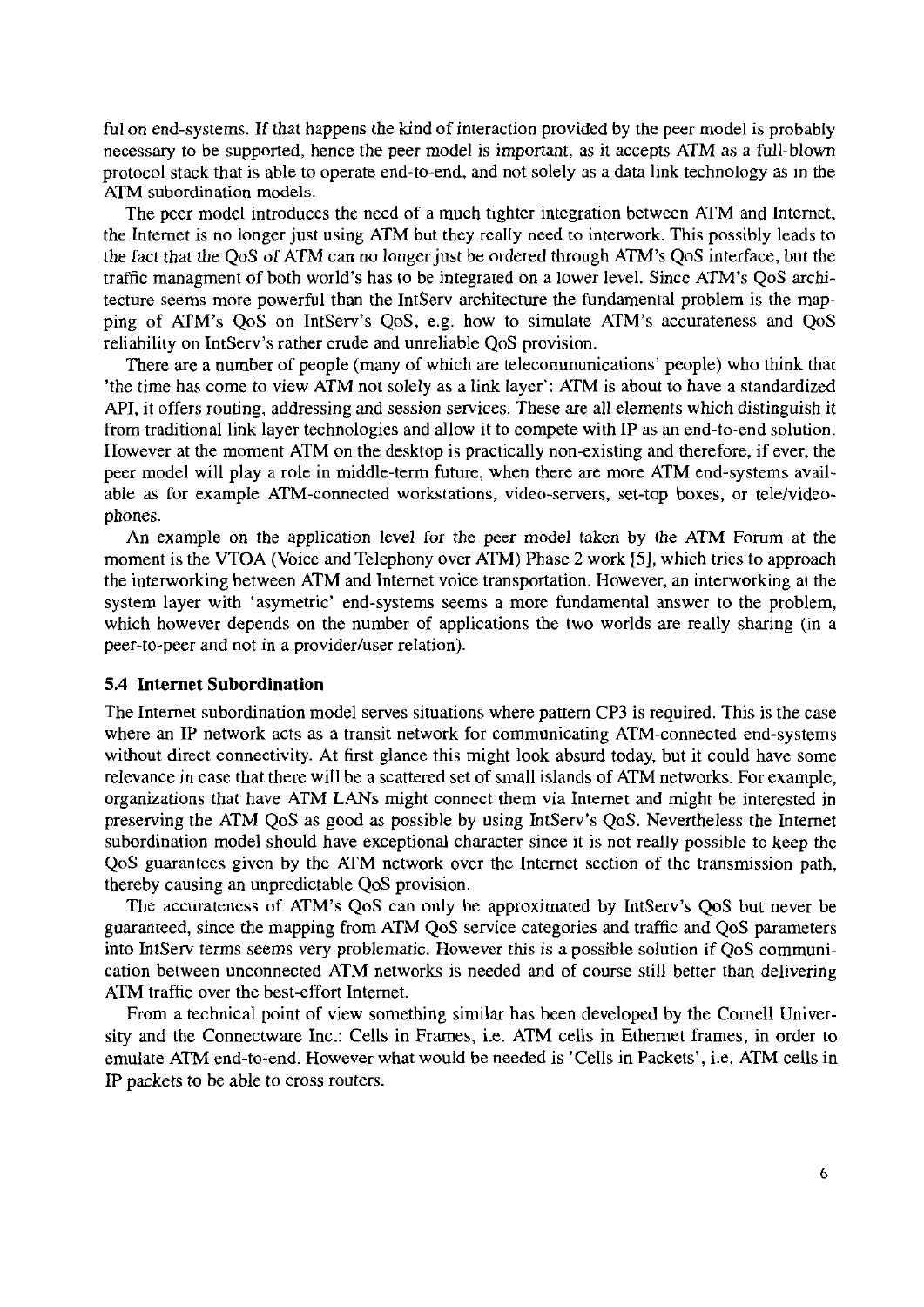### **6 Summary and Conclusion**

We believe that interaction approaches for the QoS architectures of the Internet and ATM are necessary because both worlds will co-exist for a couple of years. Since they tend to serve more and more the Same applications due to the pertaining convergence process of data and telecommunications. they have to interwork with each other to fulfill application demands.

New and, also from an economic perspective, interesting applications like videoconferencing and video-on-demand services are run or will be run in both worlds. It is only natural that a seamless interworking hetween both worlds is demanded. For example, a videoconference should neither be constrained on Internet-connected participants nor on ATM-connected participants hut should allow for mixed videoconferences with participants of both worlds. The ATM subordination model is not ahle to support such communication scenarios. Solutions for the partnership model are not existing yet due to its high complexity. Nevertheless, for real-time data this model has some right to exist, though we are not aware of any approaches in that direction, not even to identify the prohlems associated with it.

Based on topological considerations and application scenarios we derived the required communication patterns and interaction models for an interworking between ATM and Internet. Which of these will be the prevailing ones, depends on many factors. On the one hand there are technical issues, like the fast introduction of an API to native ATM services and the existence of pure ATM end-systems such as videophones, video-servers, set-top boxes or cameras hased on ATM. On the other hand, also economical and politicai factors, for example the protection of investments, have to be taken into account.

#### **References**

- [I] W. Alinesberger, J. Le Boudec, P. Oechslin: Application REQuested IP over ATM (AREQLTPA), RFC 2170, July 1997
- 121 A.Alles: *ATM lniernehvorking,* White Paper, Cisco Systems Inc., May 1995.
- 131 ATM Forum: *LAN Emulation over ATM Version 1.0 Specrficaiion,* January 1995.
- **(41** ATM Forum: *MPOA Baseline Version I,* September 1996.
- **151** ATM Fomm: *Voice und Telephony Over ATM (VTOA) to the Desktop,* May 1997.
- **(61** G.Armitage: *Support for Multicast over UNI 3.1 based ATM Networks,* RFC 2022, November 1996.
- [7] M.Borden, E.Crawley, B.Davie, S.Batsell: *Integration of Real-Time services in an IP-ATM Network Architecture,* **RFC** 1821, August 1995.
- **[8]** R.Braden, D.Clark, S.Shenker: *Integrated Services in ihe lnternet Architecture,* RFC 1633, 1994.
- (91 R.Braden. L.Zhang, S.Berson, S.Herzog, S.Jamin: *Resource Reservation Protocol (RSVP) Version I Functional Specijicatinn,* **RFC** 2205, September 1997.
- [I01 E.Crawley, L.Berger, S.Berson, F.Baker, M.Borden, J.Krawczyk: *A Framework for Integrated Services und RSVP over ATM,* Intemet Draft, Novemberl997.
- [11] M.Laubach: *Classical IP and ARP over ATM*, RFC 1577, January 1994.
- **1121** J.Luciani, D.Katz, D.Piscitel10, B. Cole: *NBMA Next Hop Resolution Pmtocol (NHRP),* Intemet-Draft, October 1997.
- [I31 PNewman, G.Minshal1, T.Lyon: *IP Swlitching: ATM under IP,* Proc. of IEEE Infocom '96.